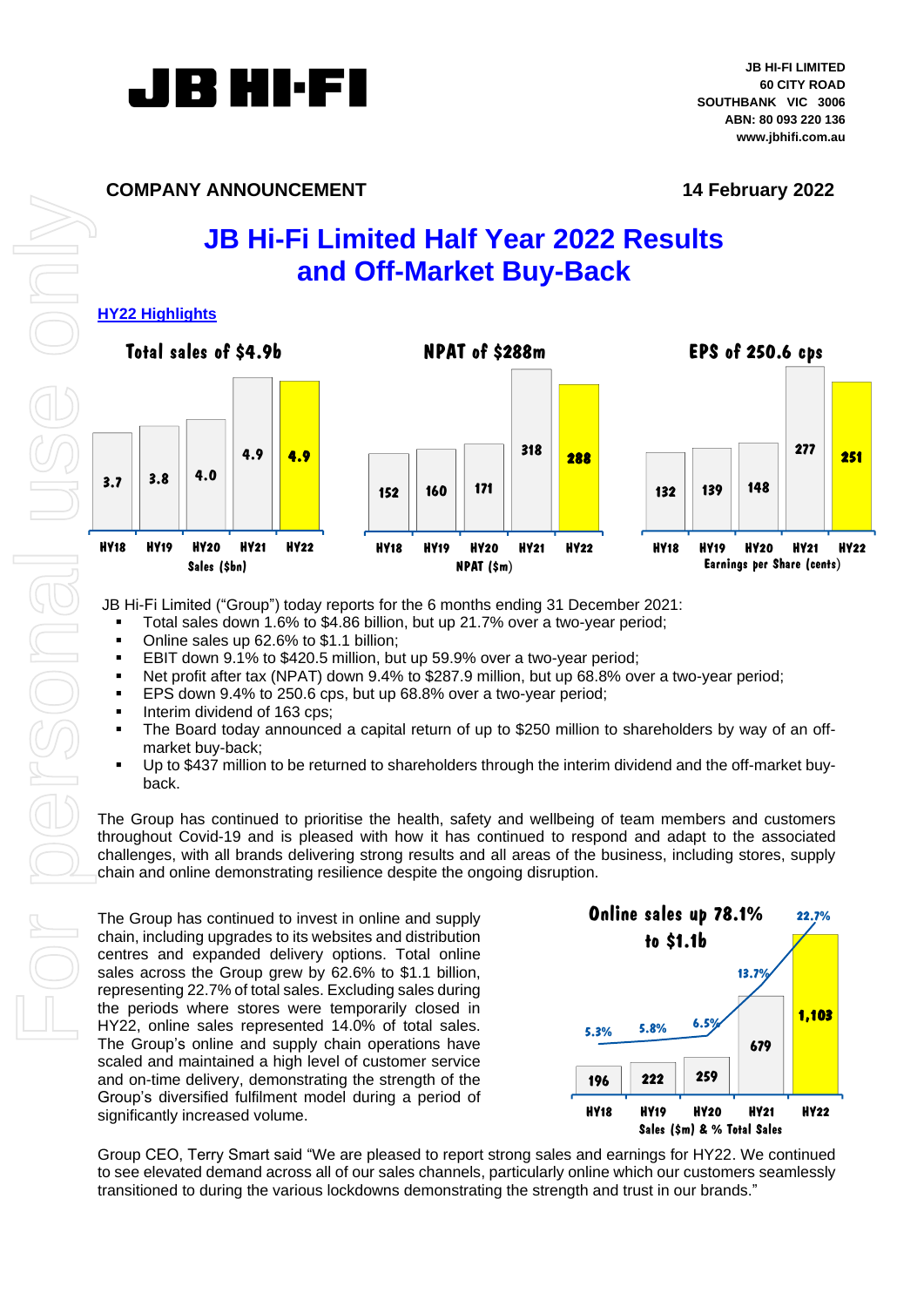### **HY22 Trading Performance**

#### **JB HI-FI Australia**

Total sales declined by 1.9% to \$3.29 billion, with comparable sales down 2.5%. Over a two-year period total sales were up 20.9% with comparable sales up 20.8%. Sales momentum was strong through the half, with continued heightened customer demand for consumer electronics and home appliance products. The key growth categories were Small Appliances, Smart Home, Games Hardware, Accessories and Visual. Online sales grew 59.9% to \$823.9 million or 25.0% of total sales.

Gross profit declined by 2.9% to \$716.3 million with gross margins down 21 bps to 21.8%. Cost of doing business ("CODB") was 10.8%, up 71 bps on the pcp. The business' low CODB remains a competitive advantage and is maintained through a continued focus on productivity, minimising unnecessary expenditure and leveraging scale.

EBIT declined 11.3% to \$292.4 million but over a two-year period EBIT was up 39.7% and EBIT margin up 120 bps as elevated sales growth, gross margin management and disciplined cost control resulted in strong earnings growth.

#### **JB HI-FI New Zealand**

Total sales were down 4.5% to NZD138.4 million, with comparable sales down 4.5%. Over a two-year period total sales were up 4.2% with comparable sales up 4.2%. The key growth categories were Games Hardware, Visual and Smart Home. Online sales in New Zealand grew 81.5% to NZD29.6 million, or 21.4% of total sales. EBIT was up 6.0% to NZD7.3 million.

#### **The Good Guys**

Total sales declined by 0.8% to \$1.44 billion, with comparable sales down 1.3%. Over a two-year period total sales were up 25.4% with comparable sales up 24.7%. Sales momentum was strong through the half, with continued heightened customer demand for consumer electronics and home appliance products. The key growth categories were Portable Appliances, Floorcare, Laundry, Dishwashers and Cooking. Online sales were up 69.8% to \$251.3 million or 17.5% of total sales.

Gross profit was \$324.9 million with gross margin up 19 bps to 22.6%, driven by strong improvements in key categories. CODB was 11.4%, up 45 bps as store wages remained well controlled throughout the half.

EBIT declined 4.3% to \$121.1 million but over a two-year period EBIT was up 131.8% and EBIT margin up 386 bps as elevated sales growth, gross margin improvements and disciplined cost control resulted in strong earnings growth.

#### **Capital Management**

#### *Interim Dividend*

The Board has today declared an interim dividend of 163 cents per share (cps) fully franked representing 65% of NPAT.

The interim dividend will be paid on 11 March 2022. The record date for determining the entitlement for the interim dividend is 24 February 2022.

# **Interim Dividend of 163 cps**

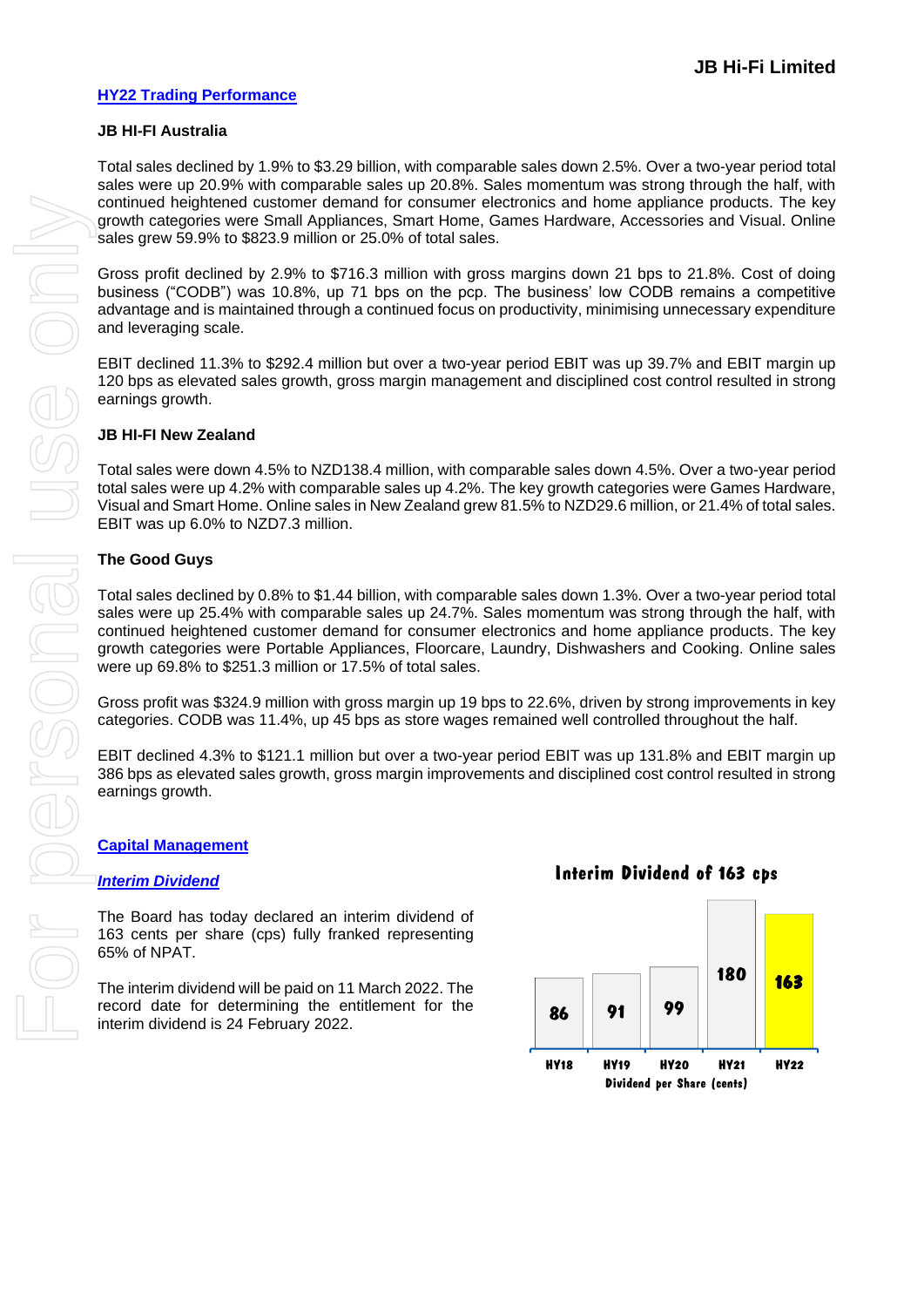# *Off-Market Buy-Back*

The Group is pleased to announce a capital return of up to \$250m to shareholders by way of an Off-Market Buy-Back ("Buy-Back") of JB Hi-Fi ordinary shares.

The Group seeks to maintain an optimal capital structure while ensuring adequate capital is retained to sustain the future development of the business. As a result of the continued strong financial performance and cashflow generation, the Group has surplus capital and a significant franking credit balance.

After returning capital to shareholders via the Buy-Back, the Group will still maintain a conservative gearing position with the financial flexibility to pursue growth opportunities.

The Board considered a number of ways of returning surplus capital and concluded that the Off-Market Buy-Back is the most efficient and value enhancing mechanism to distribute surplus capital and franking credits. By way of illustration only, assuming a Buy-Back size of \$250 million, the Group will distribute to shareholders approximately \$99 million<sup>1</sup> worth of franking credits.

The Buy-Back will also benefit ongoing shareholders as the reduction in shares on issue is expected to improve earnings per share and return on equity.

The last day shares can be acquired on-market to be eligible to participate in the Buy-Back and to qualify for franking credit entitlements in respect of the Buy-Back consideration is 22 February 2022.

A summary of the Buy-Back details including the proposed timetable is provided in the HY22 Results presentation. Full details of the Buy-Back will be set out in the Buy-Back booklet available on the ASX Announcements platform. The Buy-Back is expected to be completed by 20 April 2022.

Through the interim dividend and the Buy-Back, the Group will be returning up to \$437m to shareholders. The Board will continue to regularly review the Group's capital structure with a focus on maximising returns to all shareholders and maintaining balance sheet strength and flexibility.



#### **Generating sustainable long-term growth**

The Group's FY21 Sustainability Report outlines its commitment to having a positive impact on its people, its community and its environment. As set out in the Report, the Group is committed to:

- developing its **people** and providing them with a safe and respectful workplace, whilst looking for ways to improve work flexibility, diversity and inclusion;
- giving back to the **communities** within which its team members live and work; and
- **•** minimising the impact of waste and greenhouse gases generated by its operations on the natural **environment**.

The Group is pleased with the progress made in these key areas of focus, which in HY22 included:

- Solar power generation installed in 10 stores as the Group works towards net-zero direct carbon emissions by 2030;
- Continued to action a set of Diversity and Inclusion initiatives, to improve diversity in leadership and inclusion;
- Workplace giving donations totalling \$1.8 million in HY22 and \$29.9 million since inception with JB HI-FI's Helping Hands program winning awards for Workplace Giving Australia's 2021 Best Overall Program and Best Innovation;
- Continued focus on Safety with mental health and wellbeing training programs;
- Continued to work with suppliers to embed our ethical sourcing policy; and
- **Improvements in sustainable packaging across own brand products in line with 2025 APCO Packaging Targets**

<sup>1</sup> Assuming a Buy-Back size of \$250 million and a Buy-Back Price of \$43.00 (a discount of 14% to a Market Price of \$50.00)